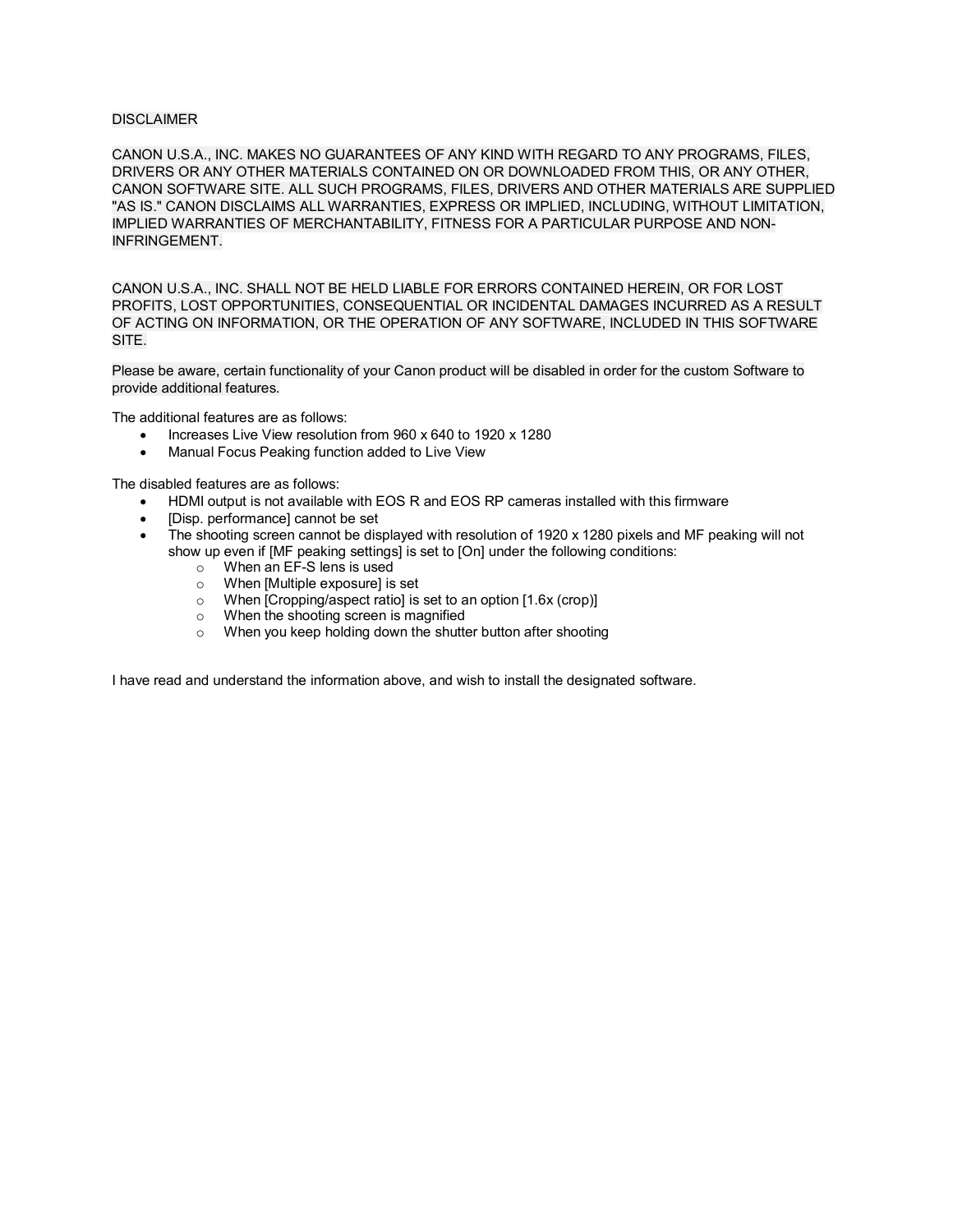The following End User License Agreement applies only to the Stop Motion Animation firmware update for the Canon EOS R and EOS RP cameras.

## IMPORTANT- READ THIS AGREEMENT CAREFULLY BEFORE EXECUTING THIS AGREEMENT!

This License Agreement (the "Agreement") is a legal agreement between you and Canon U.S.A., Inc. ("Canon") under which Canon is providing the software program for the Stop Motion Animation firmware update for the Canon EOS R and EOS RP cameras (the "Software"). BY EXECUTING THIS AGREEMENT, YOU ARE DEEMED TO AGREE TO BE BOUND BY THE TERMS AND CONDITIONS OF THIS AGREEMENT. IF YOU DO NOT AGREE TO THE TERMS AND CONDITIONS OF THIS AGREEMENT, DO NOT EXECUTE THIS AGREEMENT. IN SUCH EVENT, YOU WILL NOT BE ABLE TO USE THE SOFTWARE.

# 1. GRANT OF LICENSE:

Canon grants you a personal and non-exclusive license to install the Software directly or through other medium such as hard disk or CompactFlash and use on Canon's product which you own. With this grant of license, certain functionality of your Canon product will be disabled in order for the custom Software to provide additional features.

The additional features are as follows:

- Increases Live View resolution from 960 x 640 to 1920 x 1280
- Manual Focus Peaking function added to Live View

The disabled features are as follows:

- HDMI output is not available with EOS R and EOS RP cameras installed with this firmware
- [Disp. performance] cannot be set
- The shooting screen cannot be displayed with resolution of 1920 x 1280 pixels and MF peaking will not show up even if [MF peaking settings] is set to [On] under the following conditions:
	- o When an EF-S lens is used
	- o When [Multiple exposure] is set
	- $\circ$  When [Cropping/aspect ratio] is set to an option [1.6x (crop)]<br>  $\circ$  When the shooting screen is magnified
	- When the shooting screen is magnified
	- o When you keep holding down the shutter button after shooting

You shall not assign, sublicense, sell, rent, lease, loan, convey or otherwise transfer to any third party, or copy, duplicate, translate or convert to another programming language the Software, except as expressly provided herein. You shall not alter, modify, disassemble, decompile or otherwise reverse engineer the Software and you also shall not have any third party to do so. You shall not modify, remove or delete a copyright notice of Canon contained in the Software.

Except as expressly provided herein, no license or right, express or implied, is hereby conveyed or granted by Canon to you for any intellectual property of Canon.

#### 2. OWNERSHIP AND COPYRIGHT:

The Software is copyrighted and owned by Canon. You agree and acknowledge that Canon transfers neither ownership interest nor intellectual property in the Software to you under this Agreement or otherwise, and that Canon retains all right, title and interest to the Software.

# 3. EXPORT RESTRICTIONS:

You agree to comply with all applicable export control laws and regulations of the country involved, and not to export or re-export, directly or indirectly, the Software in violation of any such laws and regulations.

#### 4. SUPPORT AND UPDATE:

Canon, Canon's parent, subsidiaries and affiliates, their distributors and dealers are not responsible for maintaining or helping you in your use of the Software. No updates, bug-fixes or support will be made available to you for the Software.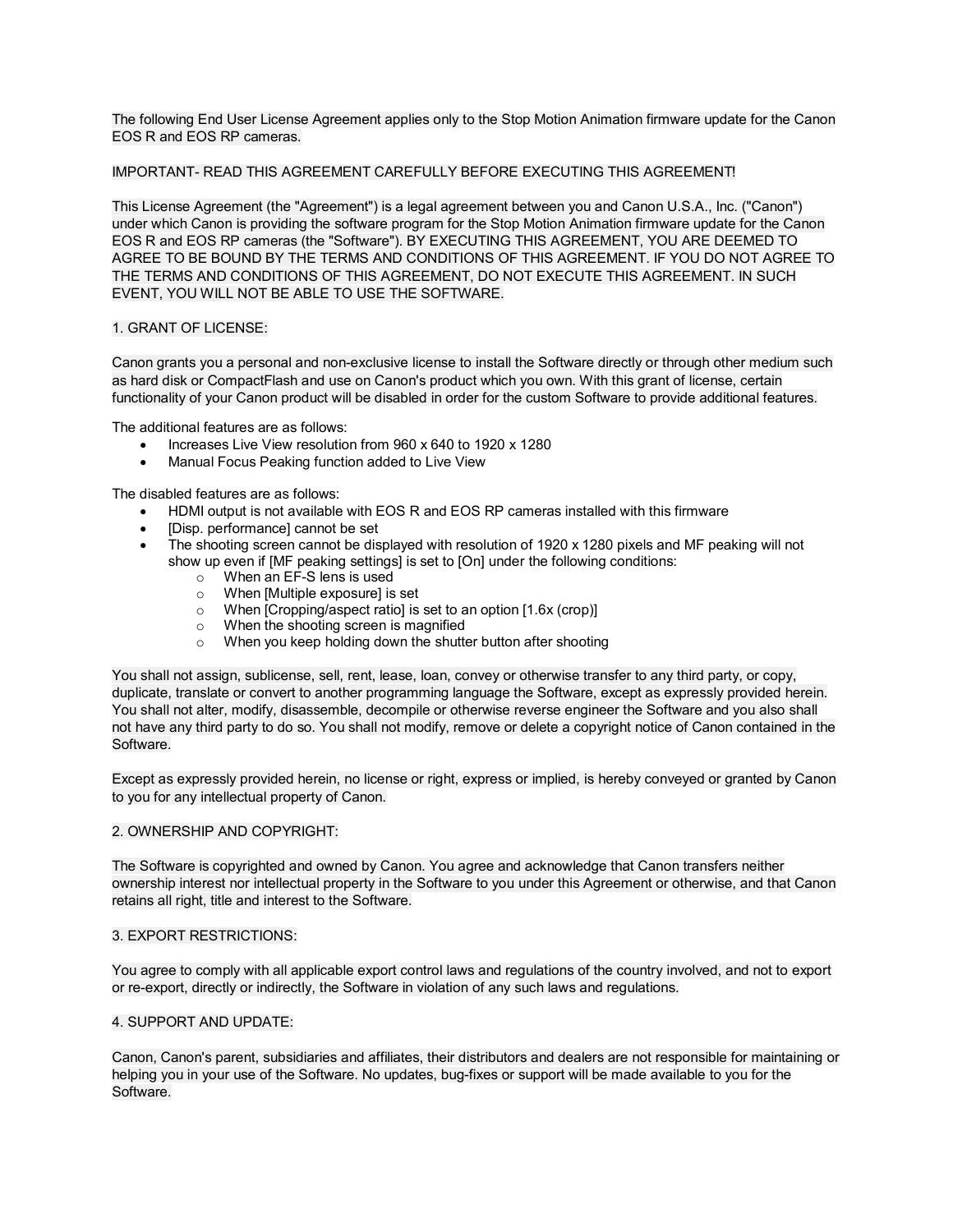## 5. DISCLAIMER:

THE SOFTWARE IS PROVIDED "AS IS" WITHOUT WARRANTY OF ANY KIND, EITHER EXPRESS OR IMPLIED, INCLUDING, BUT NOT LIMITED TO THE IMPLIED WARRANTIES OF MERCHANTABILITY AND FITNESS FOR A PARTICULAR PURPOSE. THE ENTIRE RISK AS TO THE QUALITY AND PERFORMANCE OF THE SOFTWARE IS WITH YOU. SHOULD THE SOFTWARE PROVE DEFECTIVE, YOU (AND NOT CANON, CANON'S SUBSIDIARIES AND AFFILIATES, THEIR DISTRIBUTORS AND DEALERS) ASSUME THE ENTIRE COST OF ALL NECESSARY SERVICING, REPAIR OR CORRECTION. THE ABOVE EXCLUSION MAY NOT APPLY TO YOU IN SUCH STATES WHICH DO NOT ALLOW THE EXCLUSION OF IMPLIED WARRANTIES.

Canon, Canon's parent, subsidiaries and affiliates, their distributors and dealers do not warrant that the functions contained in the Software will meet your requirements or that the operation of the Software will be uninterrupted or error free.

IN NO EVENT SHALL CANON, CANON'S PARENT, SUBSIDIARIES AND AFFILIATES, THEIR DISTRIBUTORS AND DEALERS BE LIABLE FOR ANY DAMAGES WHATSOEVER (INCLUDING WITHOUT LIMITATION, LOSS OF BUSINESS PROFITS, LOSS OF BUSINESS INFORMATION, LOSS OF BUSINESS INTERRUPTION OR OTHER INCIDENTAL OR CONSEQUENTIAL DAMAGES) ARISING OUT OF THE SOFTWARE, USE THEREOF OR INABILITY OF USE THEREOF EVEN IF CANON, CANON'S SUBSIDIARIES OR AFFILIATES, THEIR DISTRIBUTORS OR DEALERS HAVE BEEN ADVISED OF THE POSSIBILITY OF SUCH DAMAGES. THE ABOVE LIMITATION OR EXCLUSION MAY NOT APPLY TO YOU IN SUCH STATES WHICH DO NOT ALLOW THE LIMITATION OR EXCLUSION OF LIABILITY FOR INCIDENTAL OR CONSEQUENTIAL DAMAGES.

CANON, CANON'S PARENT, SUBSIDIARIES AND AFFILIATES, THEIR DISTRIBUTORS AND DEALERS SHALL HAVE NO OBLIGATION TO INDEMNIFY YOU AGAINST ANY CLAIM OR SUIT BROUGHT BY A THIRD PARTY ALLEGING THAT THE SOFTWARE OR USE THEREOF INFRINGES ANY INTELLECTUAL PROPERTY OF SUCH THIRD PARTY.

#### 6. TERM:

This Agreement is effective upon your execution of this Agreement. You may terminate this Agreement by deleting the Software. This Agreement will also terminate if you fail to comply with any of the terms of this Agreement. In addition to Canon enforcing any of its legal rights, you shall then promptly delete the Software.

## 7. U.S. GOVERNMENT RESTRICTED RIGHTS NOTICE:

The Software is a "commercial item," as that term is defined at 48 C.F.R. 2.101 (Oct 1995), consisting of "commercial computer software" and "commercial computer software documentation," as such terms are used in 48 C.F.R. 12.212 (Sept 1995). Consistent with 48 C.F.R. 12.212 and 48 C.F.R. 227.7202-1 through 227.72024 (June 1995), all U.S. Government End Users shall acquire the Software with only those rights set forth herein. Manufacturer is Canon Inc./30-2, Shimomaruko 3-chome, Ohta-ku, Tokyo 146-8501, Japan.

#### 8. SEVERABILITY:

In the event that any provision of this Agreement is declared or found to be illegal by any court or tribunal of competent jurisdiction, such provision shall be null and void with respect to the jurisdiction of that court or tribunal and all the remaining provisions of this Agreement shall remain in full force and effect.

# 9. ACKNOWLEDGMENT:

BY EXECUTING THIS AGREEMENT, YOU SHALL BE DEEMED TO HAVE ACKNOWLEDGED THAT YOU HAVE READ THIS AGREEMENT, UNDERSTOOD IT, AND AGREE TO BE BOUND BY ITS TERMS AND CONDITIONS. YOU FURTHER AGREE THAT THIS AGREEMENT IS THE COMPLETE AND EXCLUSIVE STATEMENT OF AGREEMENT BETWEEN YOU AND CANON CONCERNING THE SUBJECT MATTER HEREOF WHICH SUPERSEDES ANY PROPOSALS OR PRIOR AGREEMENT, ORAL OR WRITTEN, AND ANY OTHER COMMUNICATIONS BETWEEN THE PARTIES RELATING TO THE SUBJECT MATTER OF THIS AGREEMENT. NO AMENDMENT TO THIS AGREEMENT SHALL BE EFFECTIVE UNLESS SIGNED BY A DULY AUTHORIZED REPRESENTATIVE OF CANON.